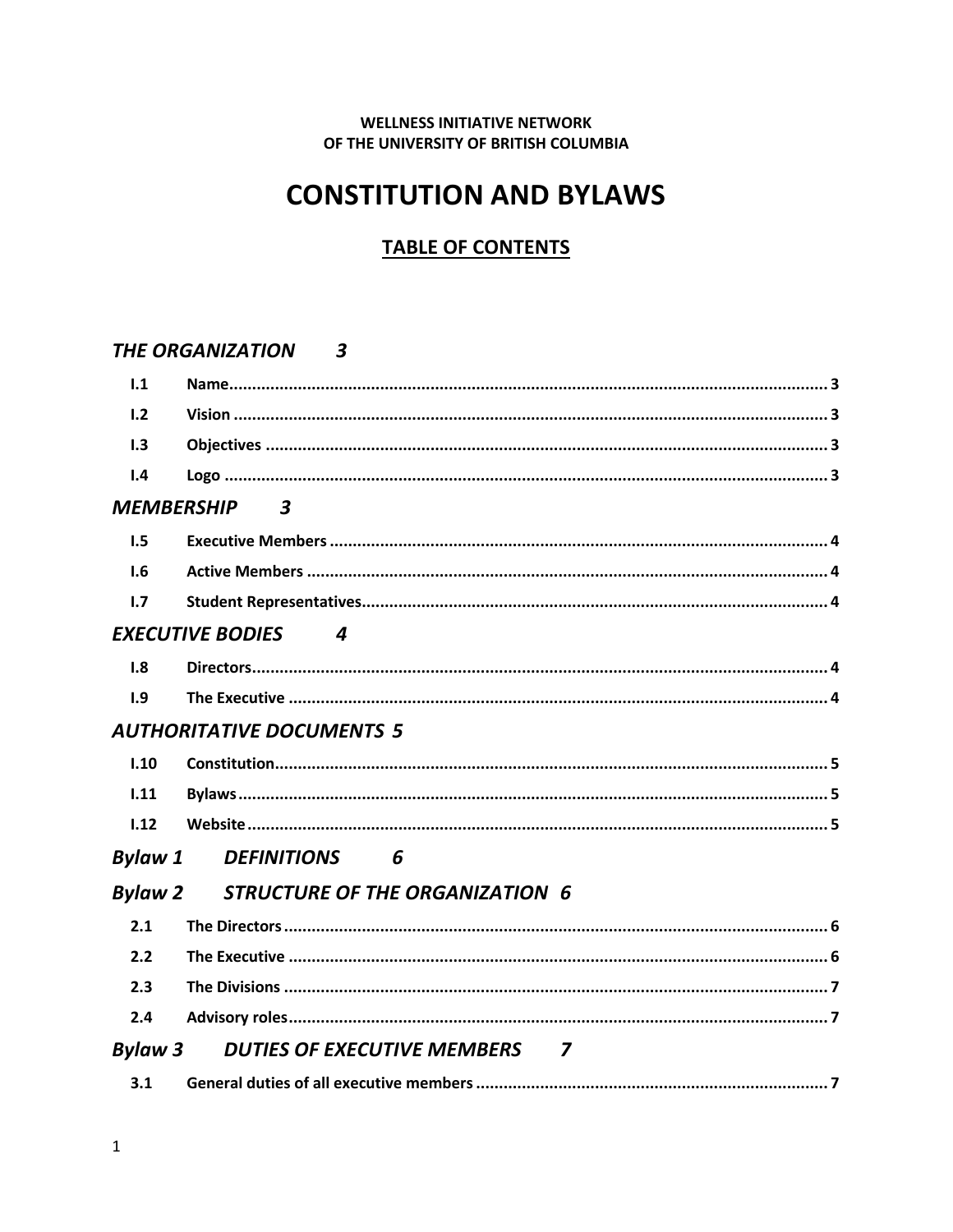| 3.2            |                                                                                |
|----------------|--------------------------------------------------------------------------------|
|                | 3.2.1 Executive Director<br>8                                                  |
|                | 3.2.2 IMP Site Director 8                                                      |
|                | 3.2.3 NMP Site Director<br>8                                                   |
|                | 3.2.4 SMP Site Director8                                                       |
|                | 3.2.5 VFMP Site Director<br>9                                                  |
|                | 3.2.6 Internal Affairs Officer Sr. 9                                           |
|                | 3.2.7 Internal Affairs Officer Jr. 10<br>3.2.8 External Affairs Officer Sr. 10 |
|                | 3.2.9 External Affairs Officer Jr. 10                                          |
|                | 3.2.10<br>Sponsorship Officer Sr.<br>11                                        |
|                | 3.2.11<br>Sponsorship Officer Jr.<br>11                                        |
|                | Financial Officer Sr.<br>3.2.12<br>11                                          |
|                | Financial Officer Jr.<br>3.2.13<br>11                                          |
|                | CFMS/MUS Officer Sr.<br>3.2.14<br>12                                           |
|                | CFMS/MUS Officer Jr.<br>3.2.15<br>12                                           |
|                | Media Officer Sr. 12<br>3.2.16                                                 |
|                | Media Officer Jr. 13<br>3.2.17                                                 |
| <b>Bylaw 4</b> | <b>APPLICATIONS FOR EXECUTIVE MEMBERS 13</b>                                   |
| 4.1            |                                                                                |
| 4.2            |                                                                                |
| <b>Bylaw 5</b> | <b>MEETINGS 13</b>                                                             |
| 5.1            |                                                                                |
| 5.2            |                                                                                |
| 5.3            |                                                                                |
| 5.4            |                                                                                |
| 5.5            |                                                                                |
| <b>Bylaw 6</b> | <b>FINANCES</b><br>- 14                                                        |
| <b>Bylaw 7</b> | <b>TRANSITION AND RETIREMENT</b><br>14                                         |
| 7.1            |                                                                                |
| 7.2            |                                                                                |
| 7.3            |                                                                                |
| <b>Bylaw 8</b> | ACCEPTABLE USE OF THE ORGANIZATION LOGO 15                                     |
| <b>Bylaw 9</b> | <b>AFFILIATED ORGANIZATIONS 15</b>                                             |
| 9.1            |                                                                                |
| 9.2            |                                                                                |
| 9.3            |                                                                                |
| 9.4            |                                                                                |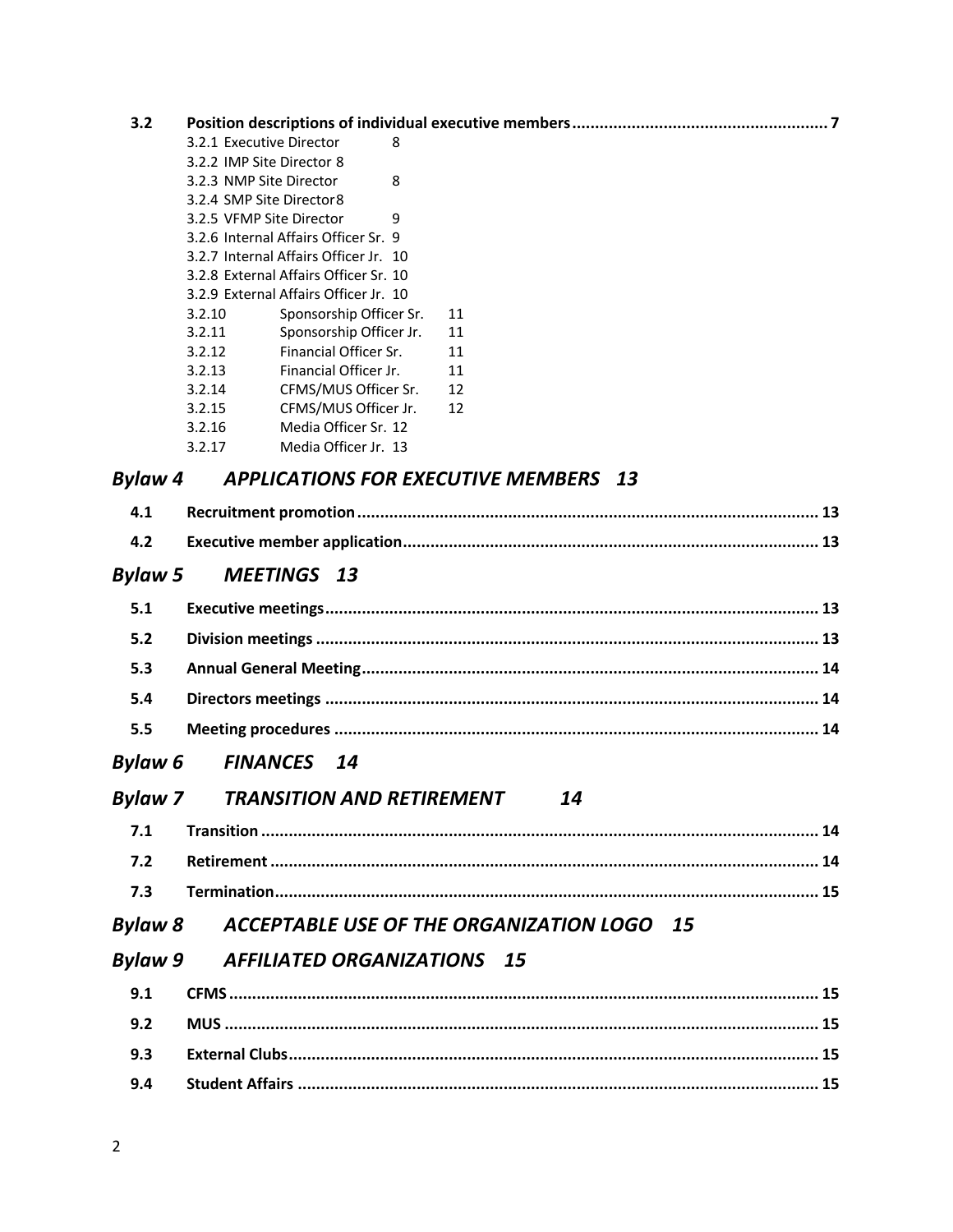#### **WELLNESS INITIATIVE NETWORK OF THE UNIVERSITY OF BRITISH COLUMBIA**

# **CONSTITUTION**

RATIFIED the 29<sup>th</sup> day of August, 2019.

#### *THE ORGANIZATION*

#### **I.1 Name**

This Organization shall be called the Wellness Initiative Network (WIN) of The University of British Columbia (UBC).

#### **I.2 Vision**

The vision of the Organization shall be to foster medical student resilience and community and advocate for student mental and physical health by promoting awareness, integration, and collaboration of UBC MD Undergraduate Program wellness resources.

#### **I.3 Objectives**

#### The Objectives of the Organization shall be:

- a. To foster medical student resilience for its Members, and
- b. To improve the well-being of its Members, and
- c. To collaborate with wellness resources at UBC and in the Faculty of Medicine to expand the breadth of wellness programming and experiences of its Members, and
- d. To integrate and collate wellness resources into both curricular and extra-curricular activities to better serve medical students' wellness needs, and
- e. To advocate on behalf of its Members and liaise with the Faculty to provide improved policies and wellness support for medical students.

#### **I.4 Logo**

The Organization Logo is shown in the accompanying design and shall be used in accordance with Bylaw 8, "Acceptable use of the Organization Logo."

# **Wellness Initiative Network**

# *MEMBERSHIP*

Membership in the Organization shall be granted as follows: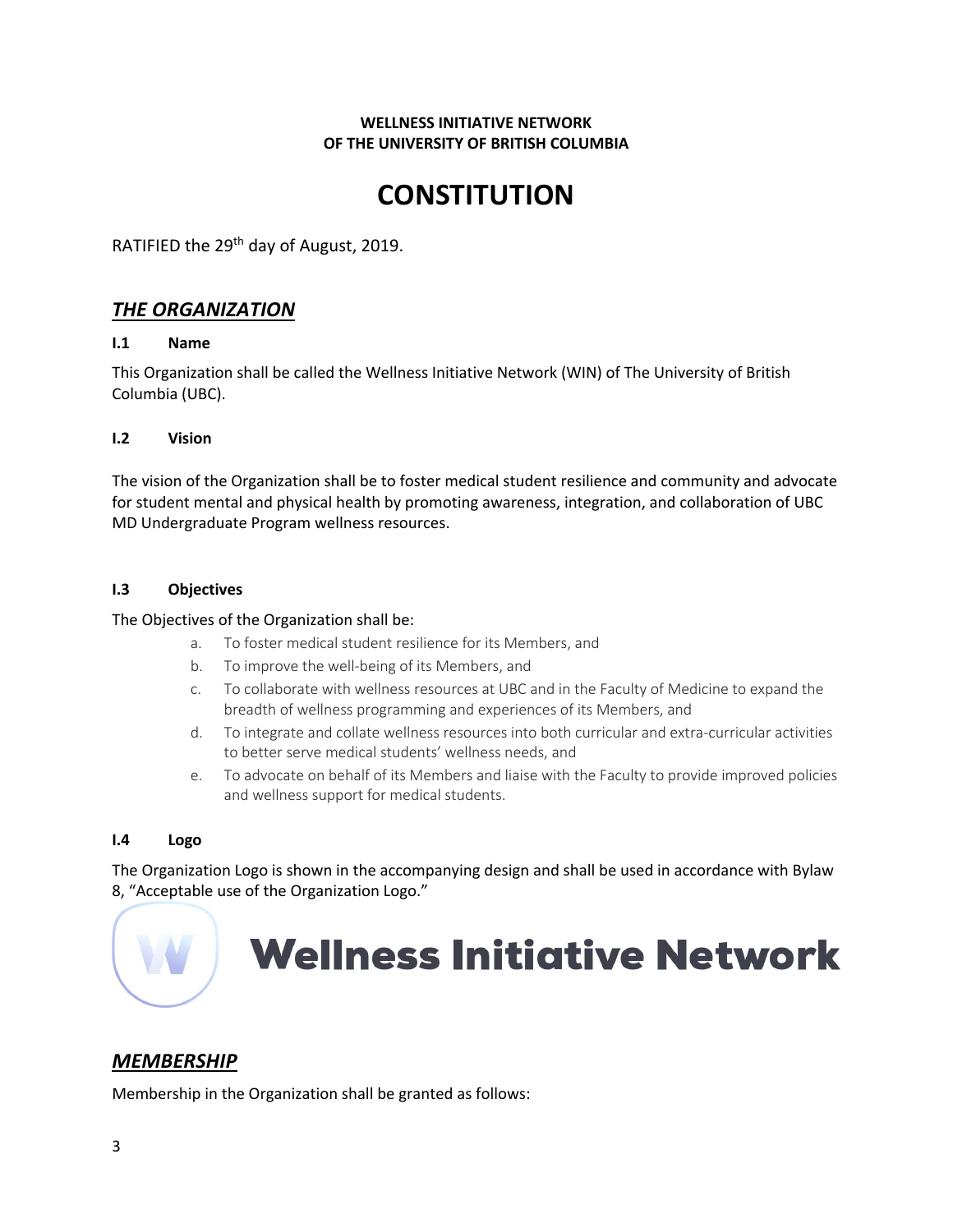#### **I.5 Executive Members**

Executive members of the Organization shall be students enrolled in the UBC Faculty of Medicine of The University of British Columbia who are successful in applying for their respective executive positions, regardless of the site at which the student is located.

#### **I.6 Active Members**

Active Members shall be all students enrolled in the UBC Faculty of Medicine of The University of British Columbia who are signed up in the Organization's mailing list and who participate in the Organization's events.

#### **I.7 Student Representatives**

Student Representatives shall be students enrolled in the UBC Faculty of Medicine of The University of British Columbia who do not hold an executive role but who participate in meetings, event-planning, and other tasks related to the objectives of the Organization.

#### *EXECUTIVE BODIES*

#### **I.8 Directors**

- a. The affairs of the Organization shall be overseen by the Directors organized and operated according to the Bylaws of the Organization. The Directors may exercise all powers of the Organization in accordance with the Objectives of the Organization, as outlined in 0, I.3.
- b. The Directors shall be charged with the duty of supervising the affairs and activities of the Organization and delivering the vision of the Organization, in accordance with the Objectives and Vision of the Organization, as outlined in 0, I.3.

#### **I.9 The Executive**

- a. The Executive shall be the body that manages the affairs of the Organization. It shall be organized and operated according to the Bylaws of the Organization.
- b. The Executive shall be charged with the duty of overseeing the development of Organization policy and the implementation of Organization activities, in accordance with the Objectives of the Organization, as outlined in 0, I.3.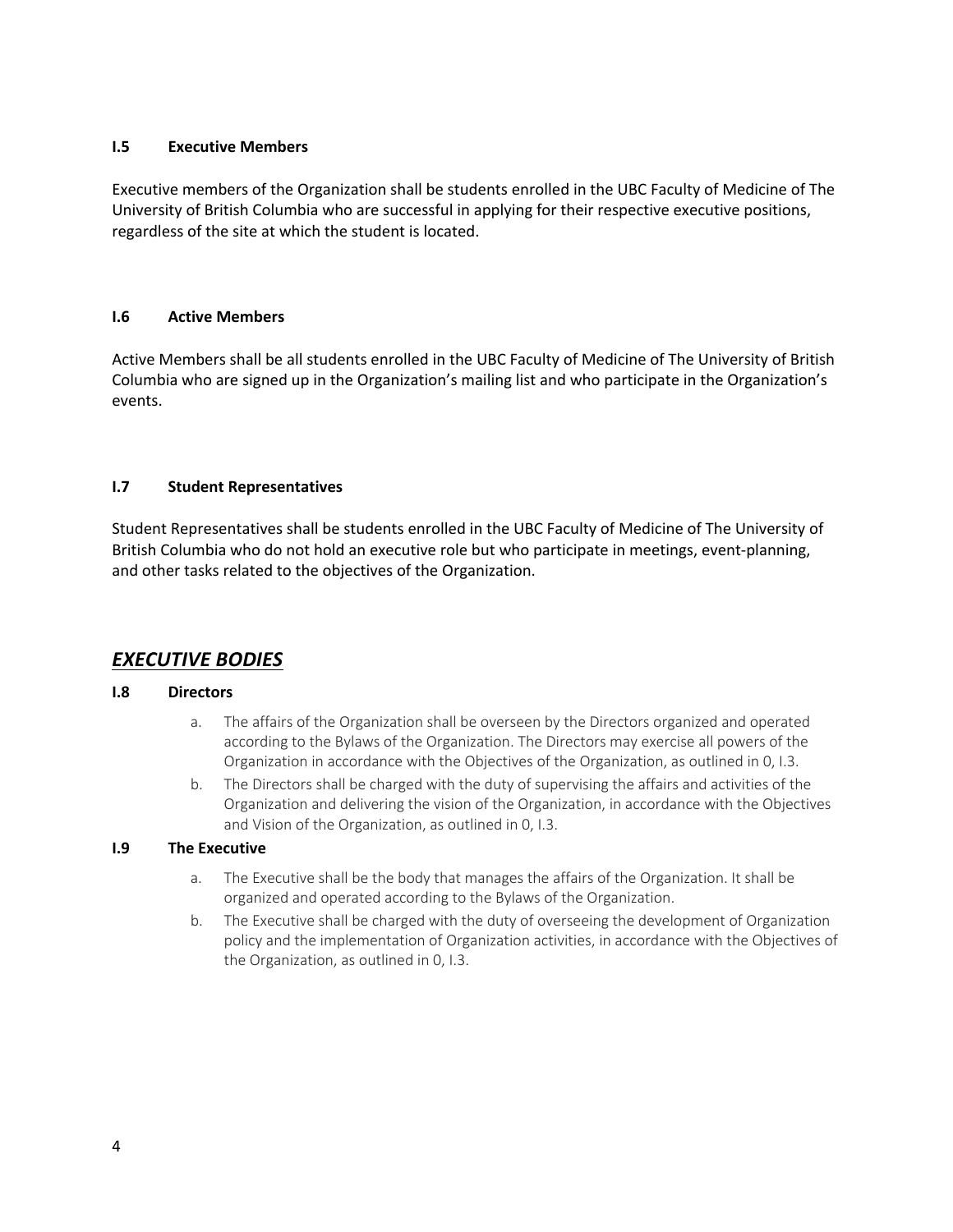# *AUTHORITATIVE DOCUMENTS*

#### **I.10 Constitution**

The constitution shall contain the foundational principles and definitions of the structure and operation of the Organization. The constitution shall have binding authority over the actions and proceedings of the Organization.

#### **I.11 Bylaws**

The Bylaws shall further define the regular operation and structure of the Organization.

#### **I.12 Website**

The Website shall promote the activities and events of the Organization and provide wellness resources to its Members.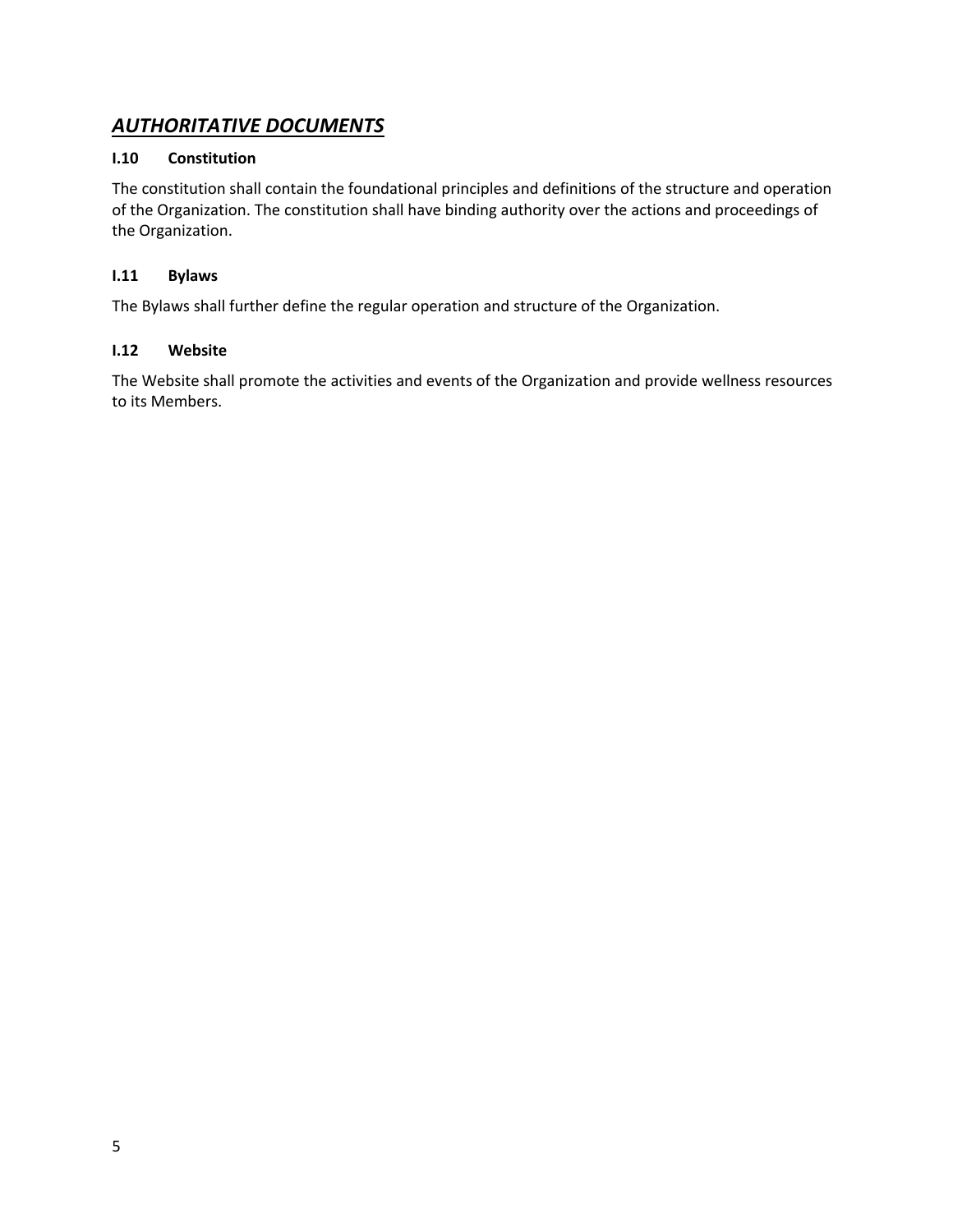#### **WELLNESS INITIATIVE NETWORK OF THE UNIVERSITY OF BRITISH COLUMBIA**

# **CONSTITUTION**

RATIFIED the \_\_\_ day of \_\_\_, 2019.

# *Bylaw 1 DEFINITIONS*

In these Bylaws unless the context otherwise requires:

- Faculty shall mean the Faculty of Medicine of The University of British Columbia.
- IMP shall mean the Island Medical Program.
- Members shall mean the Active Members of the Society.
- NMP shall mean the Northern Medical Program.
- MUS shall mean the Medical Undergraduate Society of The University of British Columbia.
- SMP shall mean the Southern Medical Program.
- Organization shall mean the Wellness Initiative Network.
- Organization website shall mean https://www.ubcmedwellness.ca/.
- UBC shall mean the University.
- University shall mean The University of British Columbia.
- VFMP shall mean the Vancouver-Fraser Medical Program.
- CFMS shall mean the Canadian Federation of Medical Students
- Academic year shall mean August to July inclusive, unless it refers to a procedure for a specific class, in which the Academic Year shall be as defined in the *Policies and Procedures* of the Faculty for that specific class.

### *Bylaw 2 STRUCTURE OF THE ORGANIZATION*

#### **2.1 The Directors**

The Directors shall be composed of five (5) Directors, as follows:

- Executive Director
- IMP Site Director
- NMP Site Director
- SMP Site Director
- VFMP Site Director

#### **2.2 The Executive**

The Executive shall be composed of twelve (12) Executive Members, as follows:

- Assistant VFMP Site Director
- Internal Affairs Officer Sr.
- Internal Affairs Officer Jr.
- External Affairs Officer Sr.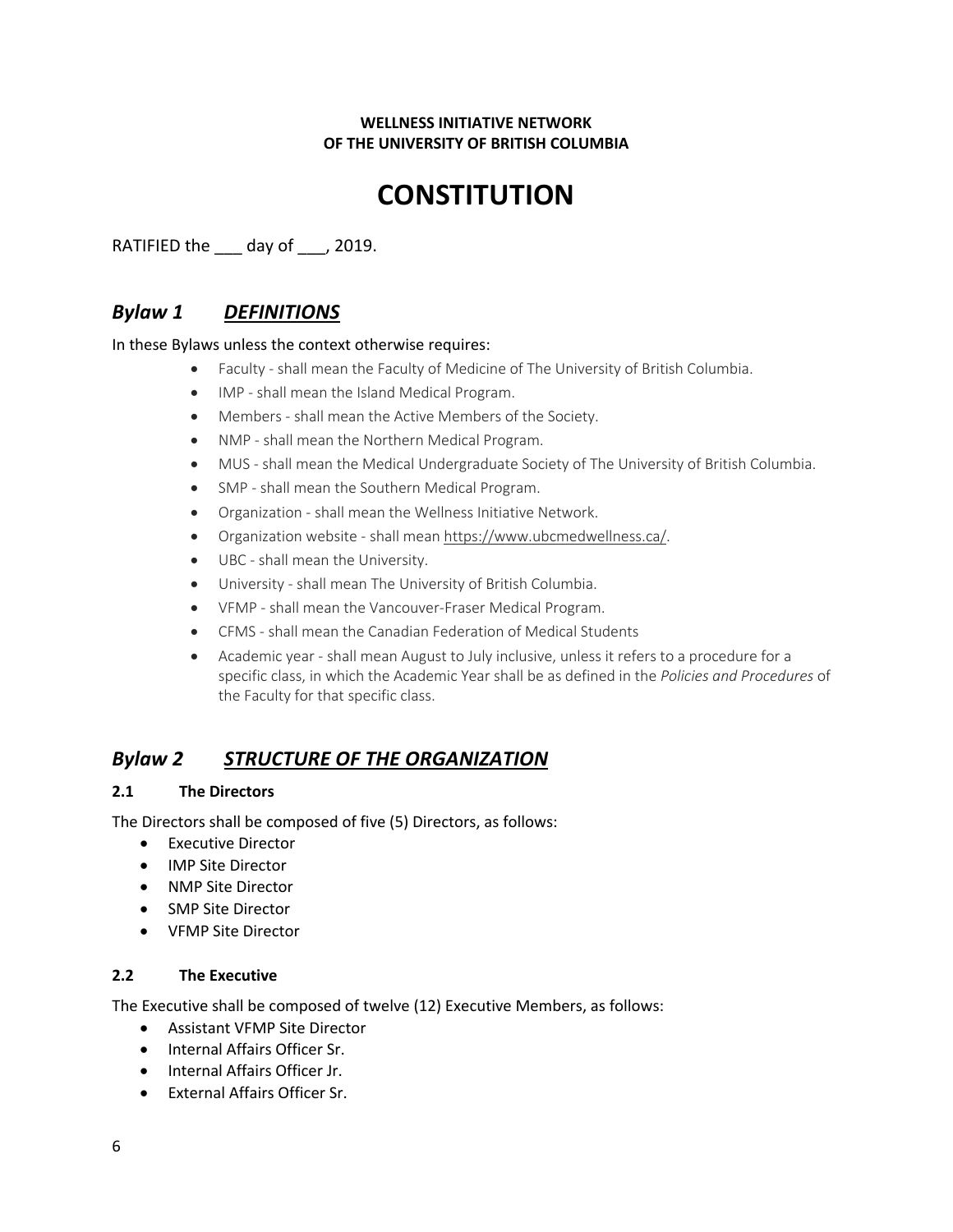- External Affairs Officer Jr.
- Sponsorship Officer Sr.
- Sponsorship Officer Jr.
- Financial Officer Sr.
- Financial Officer Jr.
- CFMS/MUS Officer Sr.
- CFMS/MUS Officer Jr.
- Media Officer Sr.
- Media Officer Jr.

#### **2.3 The Divisions**

Divisions of the Organization that are to report directly to the Chair of the Division and Executive Director will be composed of the following members:

- Internal: VFMP Site Director (Co-Chair of Division), Internal Affairs Officer Sr. (Co-Chair of Division) and Jr., Financial Officer Sr. and Jr., Media Officer Sr. and Jr., CFMS/MUS Officer Sr. and Jr.
- External: VFMP Site Director, External Affairs Officer Sr. (Chair of Division) and Jr., Sponsorship Officer Sr. and Jr.
- Advocacy: VFMP Site Director (Co-Chair of Division), CFMS/MUS Officer Sr. and Jr. (Co-Chair of Division), selected student representatives
- Events: VFMP Site Director, Assistant VFMP Site Director, Internal Affairs Officer Sr. (Co-Chair of Division) and Jr. (Co-Chair of Division), general members as appropriate for the event
- NMP: NMP Site Director (Chair of Division), NMP student representatives
- IMP: IMP Site Director (Chair of Division), IMP student representatives
- SMP: SMP Site Director (Chair of Division), SMP student representatives

#### **2.4 Advisory roles**

The Advisory roles shall be composed of the following:

- Faculty: Dr. Courneya, Assistant Dean, Student Affairs, VFMP
- $\bullet$  3<sup>rd</sup> and 4<sup>th</sup> year student advisors

# *Bylaw 3 DUTIES OF EXECUTIVE MEMBERS*

#### **3.1 General duties of all executive members**

The Executive Members are required to:

- Attend all Executive meetings as outlined in Bylaw 5, "Meetings", and
- Serve as the administrative authority of the Organization and participate in the activities and events of the Organization, and
- Serve in the Executive role for two (2) years, moving from the Junior to the Senior role in the second year.

#### **3.2 Position descriptions of individual executive members**

In addition to the General Duties listed in Bylaw 3, 3.1, Executive Members shall adhere to the following position descriptions: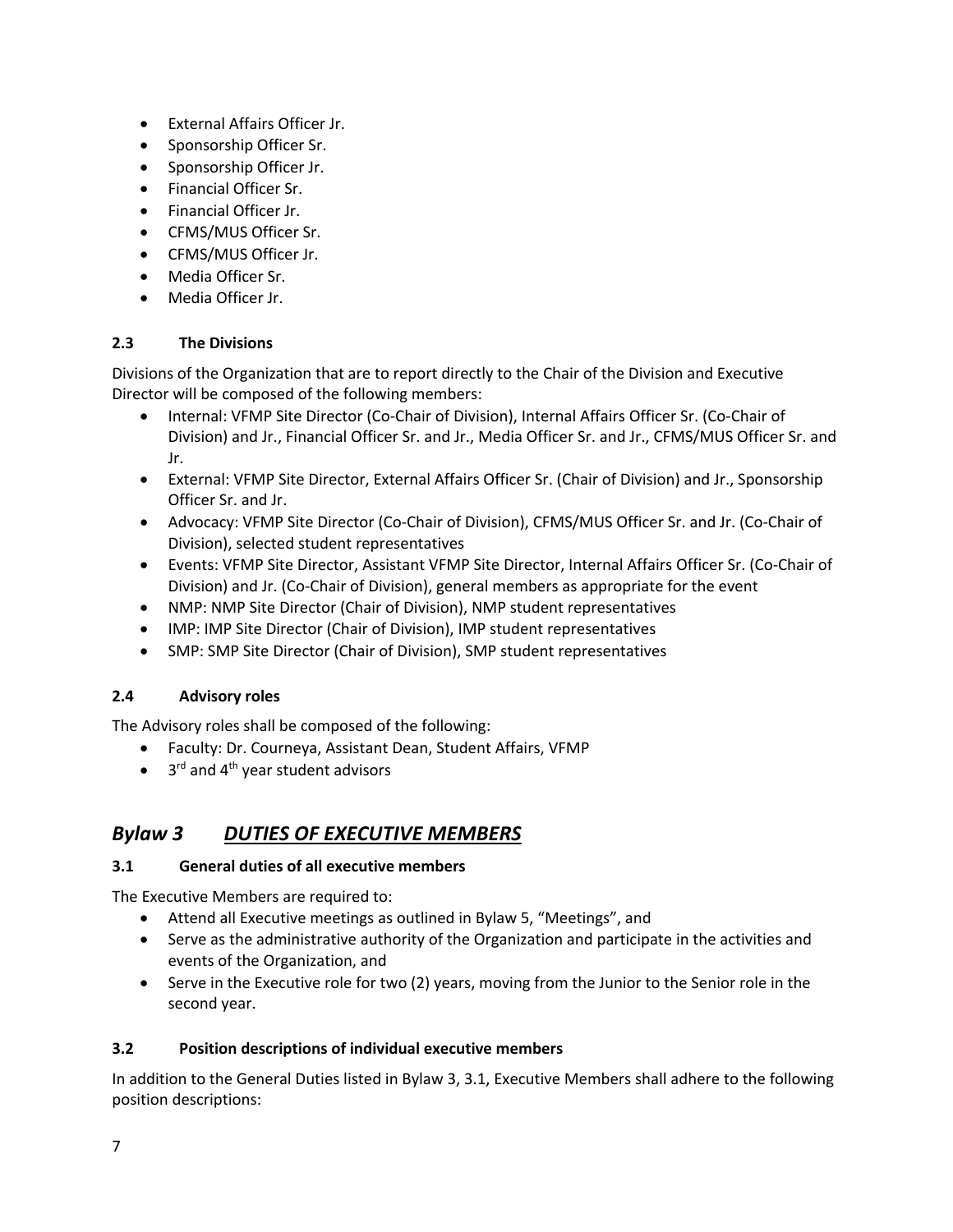#### **3.2.1 Executive Director**

The Executive Director shall be a Year II or III Member who meets the Eligibility Requirements in Bylaw 4, and shall:

- Guide the overall direction of the Organization by setting goals and mandates in accordance to the needs of its Members, and will do so in collaboration with the Organization's Advisory roles, and
- Provide guidance and direction to the Divisions of the Organization by either collaborating with the Chair(s) of the Division or by assuming temporary Chair position of the Division when attending Division meetings, and
- Preside as Chairperson at full Executive team meetings with all Divisions and Executives present, and
- Call and chair Director's Meetings to coordinate activities with the four Site Directors to maintain working order between sites and consistent Organization profile at each site, and
- Undergo and adapt responsibilities of Executives throughout the operation of the Organization to face new challenges of both the Organization and its Members, and
- Act as the official voice of the Organization to all external bodies, most notably the faculty.

#### **3.2.2 IMP Site Director**

The IMP Site Director shall be a Year II Member who meets the Eligibility Requirements in Bylaw 4, and shall:

- Preside as Chairperson at all IMP Meetings of the Organization and be the official representative of the Organization at IMP, but may delegate his/her duties as he/she sees fit, and
- Coordinate the IMP activities of the Organization through the Executive, and
- Be a member of the IMP Division, and
- Guide the priorities and activities of the Organization to achieve the goals and objectives outline in this Constitution, and
- Report site activities, events, and budget to the Executive Members and Executive Director at the end of the academic year.

#### **3.2.3 NMP Site Director**

The NMP Site Director shall be a Year II Member who meetings the Eligibility Requirements in Bylaw 4, and shall:

- Preside as Chairperson at all NMP Meetings of the Organization and be the official representative of the Organization at NMP, but may delegate his/her duties as he/she sees fit, and
- Coordinate the NMP activities of the Organization through the Executive, and
- Be a member of the NMP Division, and
- Guide the priorities and activities of the Organization to achieve the goals and objectives outline in this Constitution, and
- Report site activities, events, and budget to the Executive Members and Executive Director at the end of the academic year.

#### **3.2.4 SMP Site Director**

The SMP Site Director shall be a Year II Member who meetings the Eligibility Requirements in Bylaw 4, and shall: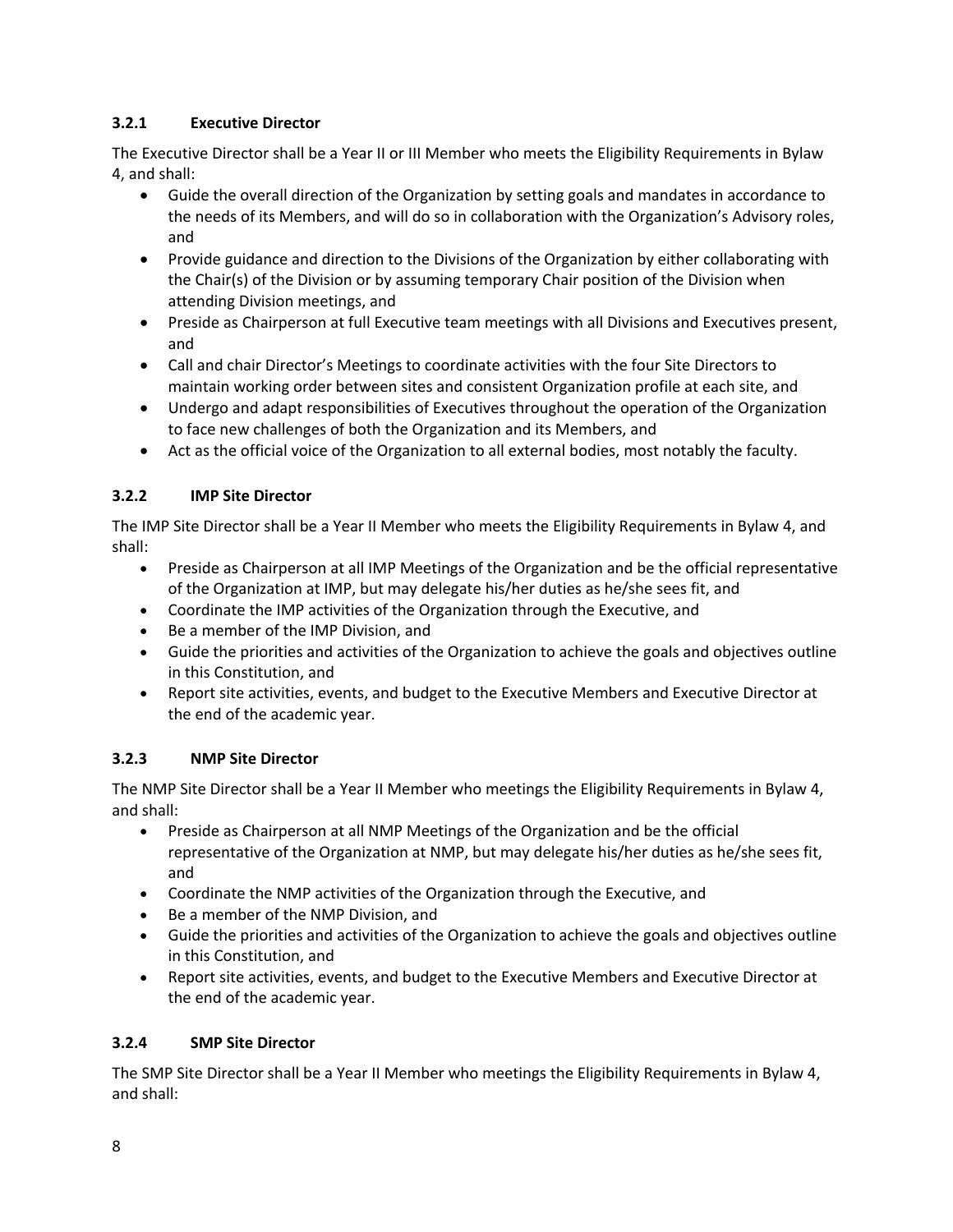- Preside as Chairperson at all SMP Meetings of the Organization and be the official representative of the Organization at SMP, but may delegate his/her duties as he/she sees fit, and
- Coordinate the SMP activities of the Organization through the Executive, and
- Be a member of the SMP Division, and
- Guide the priorities and activities of the Organization to achieve the goals and objectives outline in this Constitution, and
- Report site activities, events, and budget to the Executive Members and Executive Director at the end of the academic year.

#### **3.2.5 VFMP Site Director**

The VFMP Site Director shall be a Year II Member who meets the Eligibility Requirements in Bylaw 4, and shall:

- Have the powers and perform the duties of the Executive Director in the absence or incapacity of the Executive Director, and
- Preside as Chairperson at all VFMP Executive Meetings and Advocacy Division Meetings of the Organization and be the official representative of the Organization at VFMP, but may delegate his/her duties as he/she sees fit, and
- Oversee the activities of the Executive at VFMP, and
- Coordinate the VFMP activities of the Organization through the Executive, and
- Be a member of the Advocacy Division, and
- Guide the priorities and activities of the Organization to achieve the goals and objectives set by the Executive Director and outlined in this Constitution.

#### **3.2.6 Assistant VFMP Site Director**

The Assistant VFMP Site Director shall be a Year I Member who meets the Eligibility Requirements in Bylaw 4, and shall:

- Oversee the activities of the Executive at VFMP in conjunction with the VFMP Site Director, and
- Coordinate the VFMP activities of the Organization through the Executive, and
- Guide the priorities and activities of the Organization to achieve the goals and objectives set by the Executive Director and outlined in this Constitution, and
- Transition into the role of VFMP Site Director in the following year.

#### **3.2.7 Internal Affairs Officer Sr.**

The Internal Affairs Officer Sr. shall be a Year II Member who meets the Eligibility Requirements in Bylaw 4, and shall:

- Have the powers and perform the duties of the VFMP Director in the absence or incapacity of the Director and the Executive Director, and
- Be responsible for the oversight and director of Organization policy with regard to internal affairs, including Meeting agenda and minutes, and
- Provide notice of Meetings to Executive Members and Student Representatives in accordance with Bylaw 5, "Meetings", and
- Be responsible for the direction and chairmanship of the Internal Division, and
- Be responsible for the administration and oversight of the Organization's executive recruitment, including executive applications and Clubs Day, and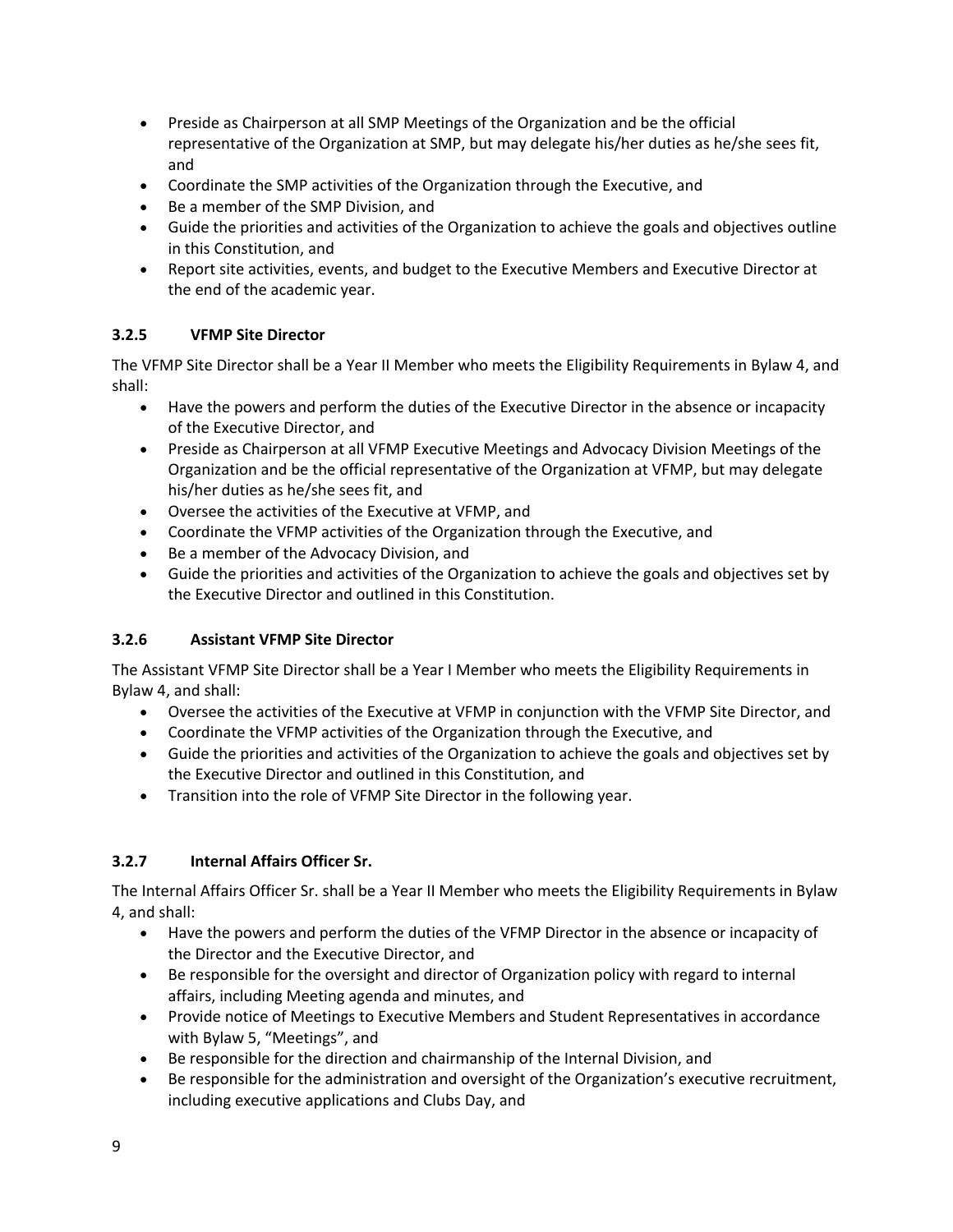- Be responsible for the oversight of grant applications of the Organization, and
- Be responsible for changes to the Constitution, and
- Collaborate with the Finances Officers to oversee the finances of the Organization, and
- Orient and introduce the Internal Affairs Officer Jr. to the responsibilities of the Sr. role.

#### **3.2.8 Internal Affairs Officer Jr.**

The Internal Affairs Officer Jr. shall be a Year I Member who meets the Eligibility Requirements in Bylaw 4, and shall:

- Be responsible for the oversight and director of Organization policy with regard to internal affairs, including Meeting agenda and minutes, and
- Provide notice of Meetings to Executive Members and Student Representatives in accordance with Bylaw 5, "Meetings", and
- Be a member of the Internal Division, and
- Be responsible for the administration and oversight of the Organization's executive recruitment, including executive applications and Clubs Day, and
- Be responsible for the oversight of grant applications of the Organization.

#### **3.2.9 External Affairs Officer Sr.**

The External Affairs Officer Sr. shall be a Year II Member who meets the Eligibility Requirements in Bylaw 4, and shall:

- Be responsible for the oversight and director of Organization policy with regard to external affairs, and
- Be responsible for the direction and chairmanship of the External Division, and
- Represent the interests of the Organization to external Organizations including but not limited to the MUS and affiliated clubs, and
- Be responsible for the direction and chairmanship of the External Division, and
- Coordinate all affiliated clubs and event promotion using the Organization calendar, and
- Ensure the functioning of the Organization website with respect to accuracy and completeness of the external Organizations listed, and
- Facilitate Organization meetings with affiliated Organizations, as needed, and
- Orient and introduce the External Affairs Officer Jr. to the responsibilities of the Sr. role.

#### **3.2.10 External Affairs Officer Jr.**

The External Affairs Officer Jr. shall be a Year I Member who meets the Eligibility Requirements in Bylaw 4, and shall:

- Be responsible for the oversight and director of Organization policy with regard to external affairs, and
- Be a member of the External Division, and
- Represent the interests of the Organization to external Organizations including but not limited to the MUS and affiliated clubs, and
- Be responsible for the direction and chairmanship of the External Division, and
- Coordinate all affiliated clubs and event promotion using the Organization calendar, and
- Ensure the functioning of the Organization website with respect to accuracy and completeness of the external Organizations listed, and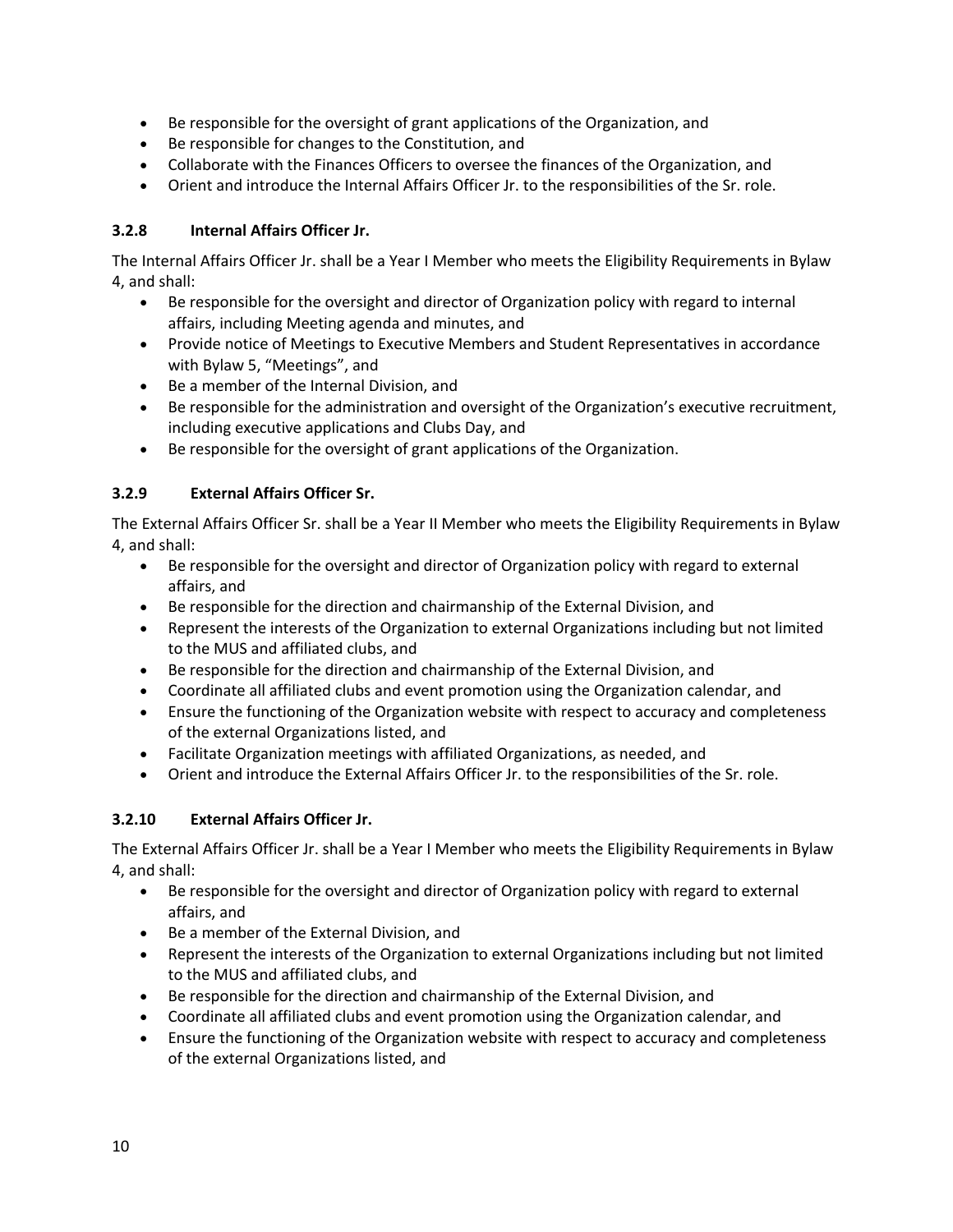#### **3.2.11 Sponsorship Officer Sr.**

The Sponsorship Officer Sr. shall be a Year II Member who meets the Eligibility Requirements in Bylaw 4, and shall:

- Be responsible for the oversight and direction of Organization's sponsorship process, including the application, criteria, selection, and notification of funding, and
- Be a member of the External Division, and
- Collaborate with the Financial Officers to track progress of sponsorship funding and ensure cheques are completed, delivered, and received by the applicant, and
- Orient and introduce the Sponsorship Officer Jr. to current ways of processing sponsorship funding and work together to revise or improve evaluation of applications.

#### **3.2.12 Sponsorship Officer Jr.**

The Sponsorship Officer Jr. shall be a Year I Member who meets the Eligibility Requirements in Bylaw 4, and shall:

- Be responsible for the oversight and direction of Organization's sponsorship process, including the application, criteria, selection, and notification of funding, and
- Be a member of the External Division, and
- Collaborate with the Financial Officers to track progress of sponsorship funding, and
- Promote the funding application form to their respective class through mailing lists and social media platforms.

#### **3.2.13 Financial Officer Sr.**

The Financial Officer Sr. shall be a Year II Member who meets the Eligibility Requirements in Bylaw 4, and shall:

- Provide financial direction to the Organization, and
- Ensure that an individual will be available to the Organization to provide signing authority throughout each calendar year, and
- Make payments and facilitate all contracts for Organization-sponsored activities on specific direction of the Executive Members, and
- Oversee and be accountable for all financial activities and reports of the Society, including
	- o Receipt and disbursement of all monies of the Organization, and
	- o The Organization's account at the AMS, and
	- o The Organization budget, and
- Be a member of the Internal Division, and
- Ensure the Organization remains in good standing with the AMS, according to the definition in the *AMS Treasurer's Handbook,* and
- Read and abide by all responsibilities of a Financial Officer as outlined in
	- o Bylaw 6, "Finances", and
	- o The AMS Bylaws, and
	- o The AMS Treasurer's Handbook,
- Prepare the budget for the next fiscal year to be presented at the Executive Meeting, and
- Orient and introduce the Financial Officer Jr. to the responsibilities of the Sr. role.

#### **3.2.14 Financial Officer Jr.**

The Financial Officer Jr. shall be a Year I Member who meets the Eligibility Requirements in Bylaw 4, and shall: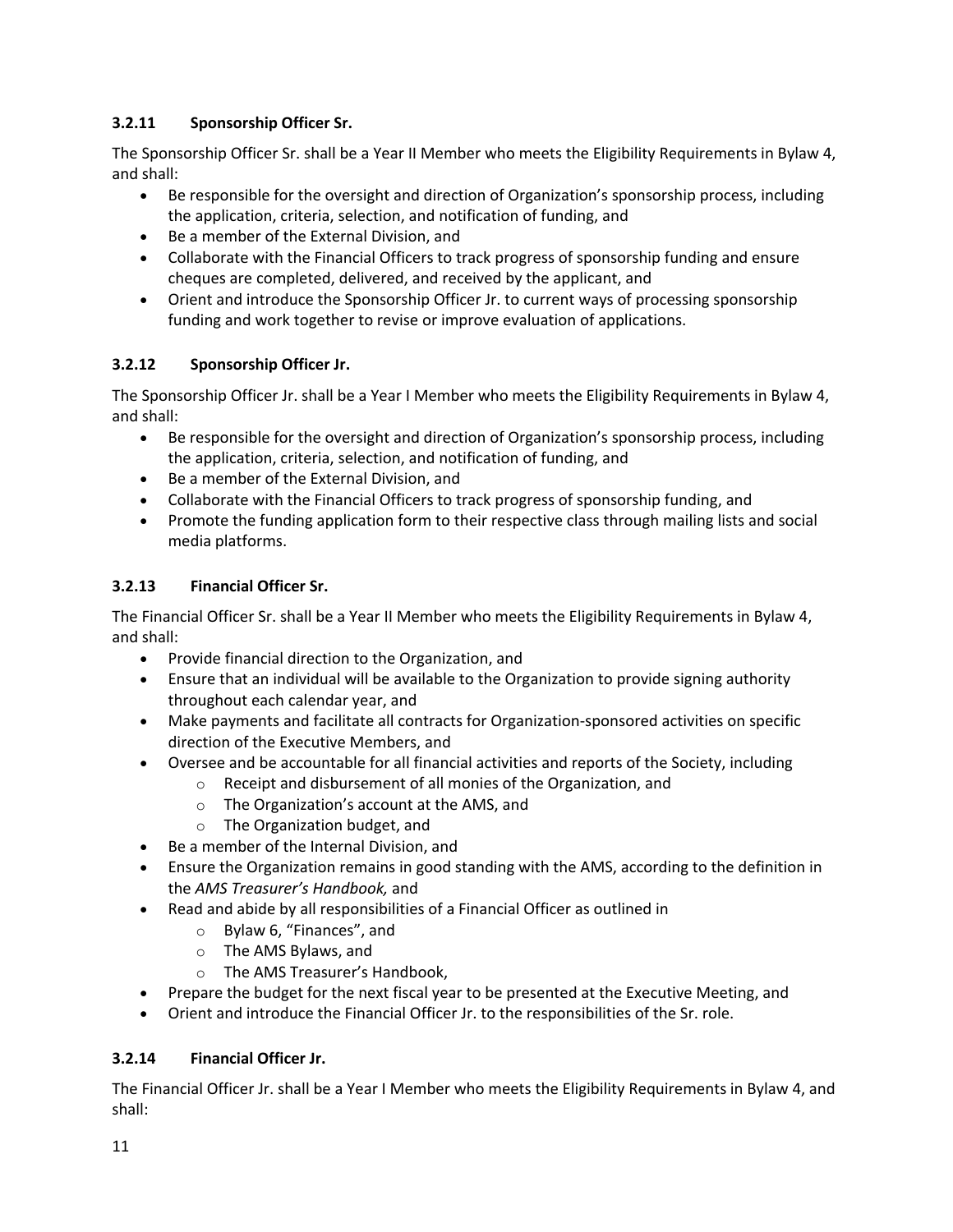- Assist the Financial Officer Sr. in financial direction to the Organization, and
- Ensure that an individual will be available to the Organization to provide signing authority throughout each calendar year, and
- Make payments and facilitate all contracts for Organization-sponsored activities on specific direction of the Executive Members, and
- Oversee and be accountable for all financial activities and reports of the Society, including
	- o Receipt and disbursement of all monies of the Organization, and
		- o The Organization's account at the AMS, and
		- o The Organization budget, and
- Be a member of the Internal Division, and
- Ensure the Organization remains in good standing with the AMS, according to the definition in the *AMS Treasurer's Handbook,* and
- Read and abide by all responsibilities of a Financial Officer as outlined in
	- o Bylaw 6, "Finances", and
	- o The AMS Bylaws, and
	- o The AMS Treasurer's Handbook.

#### **3.2.15 CFMS/MUS Officer Sr.**

The CFMS/MUS Officer Sr. shall be a Year II Member who meets the Eligibility Requirements in Bylaw 4, and shall:

- Attend all MUS general meetings as the Organization representative, to represent the interests of the Organization and bring about collaboration and new ideas from the MUS, and
- Attend CFMS meetings with representatives across Canadian medical schools to both represent the Organization's interests and disseminate CFMS wellness objectives, and
- Seek information and guidance from other Canadian medical schools through the CFMS as needed, and
- Communicate external meeting minutes and summaries back to the Organization, and
- Be responsible for the direction and chairmanship of the Advocacy Division, and
- Orient and introduce the Financial Officer Jr. to the responsibilities of the Sr. role.

#### **3.2.16 CFMS/MUS Officer Jr.**

The CFMS/MUS Officer Jr. shall be a Year I Member who meets the Eligibility Requirements in Bylaw 4, and shall:

- Attend all MUS general meetings as the Organization representative, to represent the interests of the Organization and bring about collaboration and new ideas from the MUS, and
- Attend CFMS meetings with representatives across Canadian medical schools to both represent the Organization's interests and disseminate CFMS wellness objectives, and
- Seek information and guidance from other Canadian medical schools through the CFMS as needed, and
- Communicate external meeting minutes and summaries back to the Organization, and
- Be a member of the Advocacy Division.

#### **3.2.17 Media Officer Sr.**

The Media Officer Sr. shall be a Year II Member who meets the Eligibility Requirements in Bylaw 4, and shall: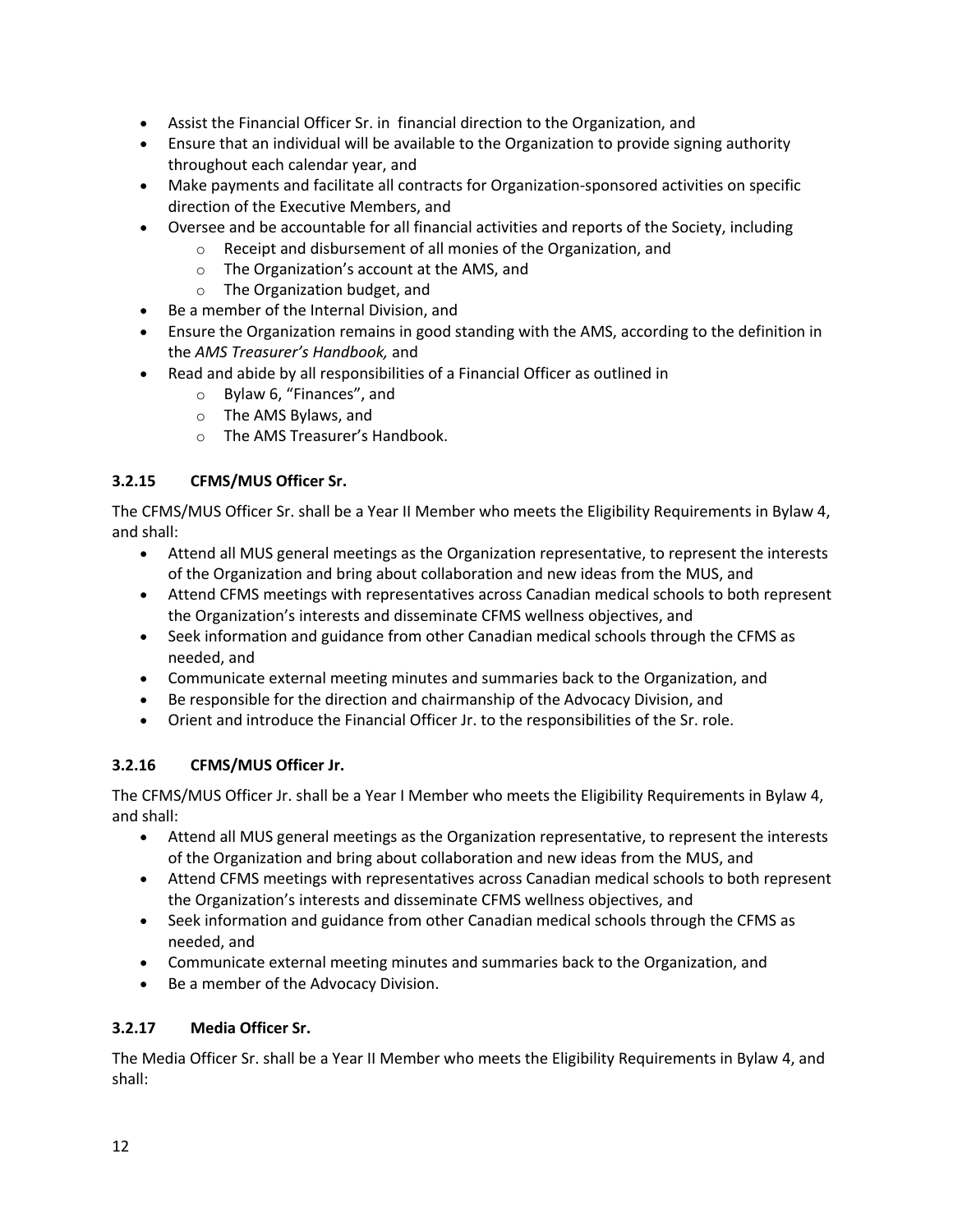- Be responsible for the oversight and direction of media and promotion of Organization events and activities, and
- Be responsible for the direction of the Organization website and social media accounts, and
- Be a member of the Internal Division, and
- Orient and introduce the Financial Officer Jr. to the responsibilities of the Sr. role.

#### **3.2.18 Media Officer Jr.**

The Media Officer Jr. shall be a Year I Member who meets the Eligibility Requirements in in Bylaw 4, and shall:

- Be responsible for the oversight and direction of media and promotion of Organization events and activities, and
- Be responsible for the direction of the Organization website and Instagram account, and
- Be a member of the Internal Division.

# *Bylaw 4 APPLICATIONS FOR EXECUTIVE MEMBERS*

#### **4.1 Recruitment promotion**

The recruitment process shall include:

- Introduction to the Organization in  $1<sup>st</sup>$  year lecture, and
- Media advertisements on website, Facebook, Purple Book, and emails, and
- Clubs Day booth and mailing list.

#### **4.2 Executive member application**

The application process for executive members shall include:

- An application questionnaire for interested students, and
- A review of applications by the respective Sr. executive members for each Jr. position, and
- A first meeting to introduce new executive members.

Only 1<sup>st</sup> year students may apply for executive member positions. 1<sup>st</sup> year students shall remain in the role for two (2) years, moving into the Sr. role in the  $2^{nd}$  year. Students are distributed sites are encouraged to join their respective Site Divisions but may apply for executive roles.

# *Bylaw 5 MEETINGS*

#### **5.1 Executive meetings**

An Executive meeting will be called by the Directors as deemed necessary by the Directors. All Executive members of the Organizations shall assemble at the Executive meetings.

#### **5.2 Division meetings**

Each Division shall assemble once every month, and additionally at the request of the Directors or the Chairs of the Division.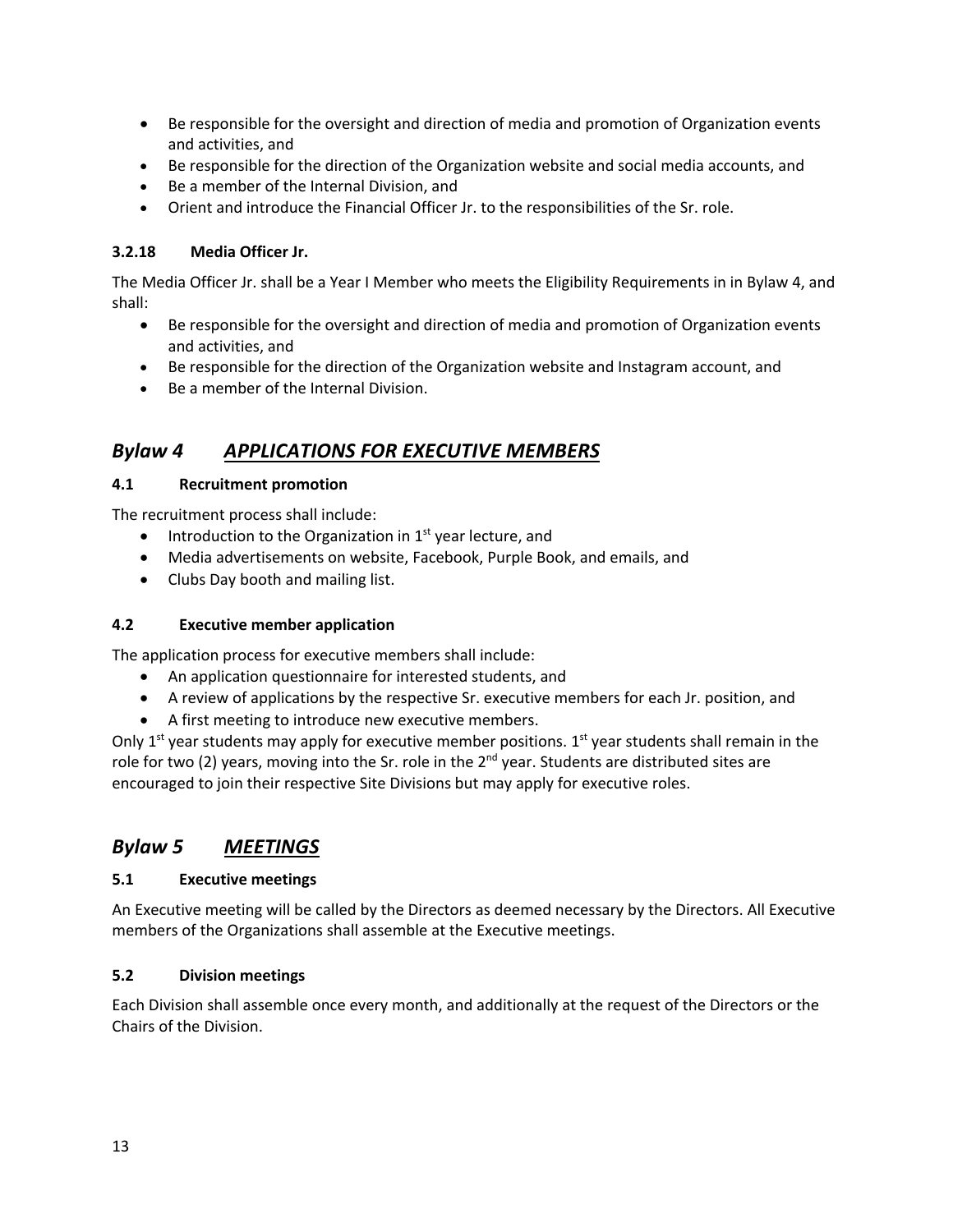#### **5.3 Annual General Meeting**

An Annual General Meeting shall be held by the Organization in each Academic Year during the month of September. The following business shall be conducted at the Annual General Meeting:

- Introduction of new executive members and student representatives, and
- Orientation of the new executive members, including meeting with their Sr. counterparts, and
- Presentation of the Constitution of the Organization.

#### **5.4 Directors meetings**

A Directors meeting will be called by the Executive Director as deemed necessary. All four (4) sites of the Organization shall assemble at the Directors meeting.

#### **5.5 Meeting procedures**

- All meetings of the Organization involving the members from the distributed sites shall be held via teleconference to allow members from all Organization sites to participate.
- The Internal Affairs Officer Sr. or Jr. will send a request for agenda items one week before the meeting.
- The Agenda for the Executive, Division, and Annual General Meetings will be established by the Directors and/or the Chairs of the Divisions two days before the meeting.
- Minutes for meetings shall be taken by the Internal Affairs Officer Sr. or Jr. and distributed to all Executive members and student representatives following the meeting.

# *Bylaw 6 FINANCES*

The Organization shall:

- Retain a Financial Officer (titled Financial Officer) that abides by the description of Financial Officer as stated below, and
- Not generate interest from funds held within the Organization account, and
- Ensure that all Organization transactions are completed through the Jennifer Fong (Financial Advisor) or the MUS, and
- Not run a deficit on the Society accounts.

Financial records of the Organization may be inspected by any Member of the Organization upon giving reasonable notice to the Financial Officer or Executive Director.

# *Bylaw 7 TRANSITION AND RETIREMENT*

#### **7.1 Transition**

All Year I Executive Members shall transition from the Jr. role into the Sr. role in May of the Academic year. If an Executive Member is unable to do so, the Organization shall begin the recruitment and application process for that Executive role.

#### **7.2 Retirement**

Year II Executive Members shall transition from the Executive role into an Advisory role for years III and IV, if the Members so choose, in May of the Academic year.